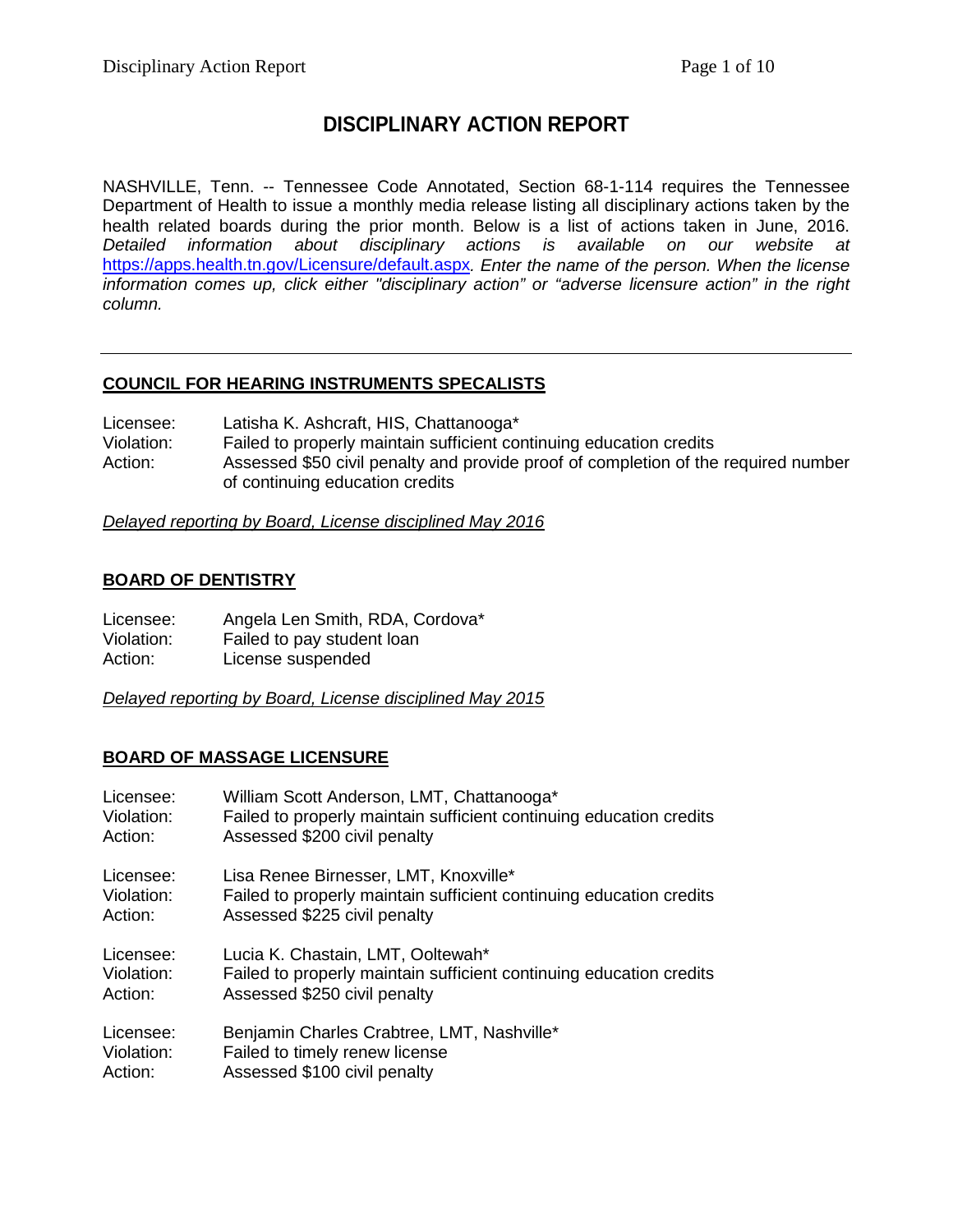| Licensee:                          | Diane Renate Dixon, LMT, Arlington*                                                                                                                                                                                                                                                                                                              |
|------------------------------------|--------------------------------------------------------------------------------------------------------------------------------------------------------------------------------------------------------------------------------------------------------------------------------------------------------------------------------------------------|
| Violation:                         | Failed to properly maintain sufficient continuing education credits                                                                                                                                                                                                                                                                              |
| Action:                            | Assessed \$450 civil penalty                                                                                                                                                                                                                                                                                                                     |
| Licensee:                          | Jenyfer Danyal, Driggers, LMT, Murfreesboro*                                                                                                                                                                                                                                                                                                     |
| Violation:                         | Failed to properly maintain sufficient continuing education credits                                                                                                                                                                                                                                                                              |
| Action:                            | Assessed \$175 civil penalty                                                                                                                                                                                                                                                                                                                     |
| Licensee:                          | Tiffany Rose Ford, LMT, Clarksville*                                                                                                                                                                                                                                                                                                             |
| Violation:                         | Failed to properly maintain sufficient continuing education credits                                                                                                                                                                                                                                                                              |
| Action:                            | Assessed \$175 civil penalty                                                                                                                                                                                                                                                                                                                     |
| Licensee:                          | Kristian Leigh Gothard, LMT, Jasper*                                                                                                                                                                                                                                                                                                             |
| Violation:                         | Failed to properly maintain sufficient continuing education credits                                                                                                                                                                                                                                                                              |
| Action:                            | Assessed \$275 civil penalty                                                                                                                                                                                                                                                                                                                     |
| Licensee:                          | Tammy Lynn Keffas, LMT, Franklin*                                                                                                                                                                                                                                                                                                                |
| Violation:                         | Failed to properly maintain sufficient continuing education credits                                                                                                                                                                                                                                                                              |
| Action:                            | Assessed \$625 civil penalty                                                                                                                                                                                                                                                                                                                     |
| Licensee:<br>Violation:<br>Action: | Life Source of Centerville, LME, Franklin*<br>Scott F. Jutte, DC, Owner<br>Failed to timely renew establishment license<br>Assessed \$100 civil penalty                                                                                                                                                                                          |
| Licensee:<br>Violation:<br>Action: | Melvin Odom, LMT, Columbia<br>Has violated any of the provisions of this chapter or any substantive rule<br>promulgated under the authority of this chapter; is guilty of unethical or<br>unprofessional conduct; violated code of professional and ethical standards for<br><b>Therapists and Establishments</b><br>License summarily suspended |
| Licensee:                          | Tammy Jean Overman, LMT, Tullahoma*                                                                                                                                                                                                                                                                                                              |
| Violation:                         | Failed to properly maintain sufficient continuing education credits                                                                                                                                                                                                                                                                              |
| Action:                            | Assessed \$250 civil penalty                                                                                                                                                                                                                                                                                                                     |
| Licensee:                          | Charles Vance Phillips, LMT, Chattanooga*                                                                                                                                                                                                                                                                                                        |
| Violation:                         | Failed to properly maintain sufficient continuing education credits                                                                                                                                                                                                                                                                              |
| Action:                            | Assessed \$275 civil penalty                                                                                                                                                                                                                                                                                                                     |
| Licensee:                          | Melody Dawn Rossing, LMT, Hixson*                                                                                                                                                                                                                                                                                                                |
| Violation:                         | Failed to properly maintain sufficient continuing education credits                                                                                                                                                                                                                                                                              |
| Action:                            | Assessed \$775 civil penalty                                                                                                                                                                                                                                                                                                                     |
| Licensee:                          | Sonia Dionee Smith, LMT, Chattanooga*                                                                                                                                                                                                                                                                                                            |
| Violation:                         | Failed to properly maintain sufficient continuing education credits                                                                                                                                                                                                                                                                              |
| Action:                            | Assessed \$250 civil penalty                                                                                                                                                                                                                                                                                                                     |
| Licensee:                          | Wayne Haden Stephens, LMT, Chattanooga*                                                                                                                                                                                                                                                                                                          |
| Violation:                         | Failed to properly maintain sufficient continuing education credits                                                                                                                                                                                                                                                                              |
| Action:                            | Assessed \$250 civil penalty                                                                                                                                                                                                                                                                                                                     |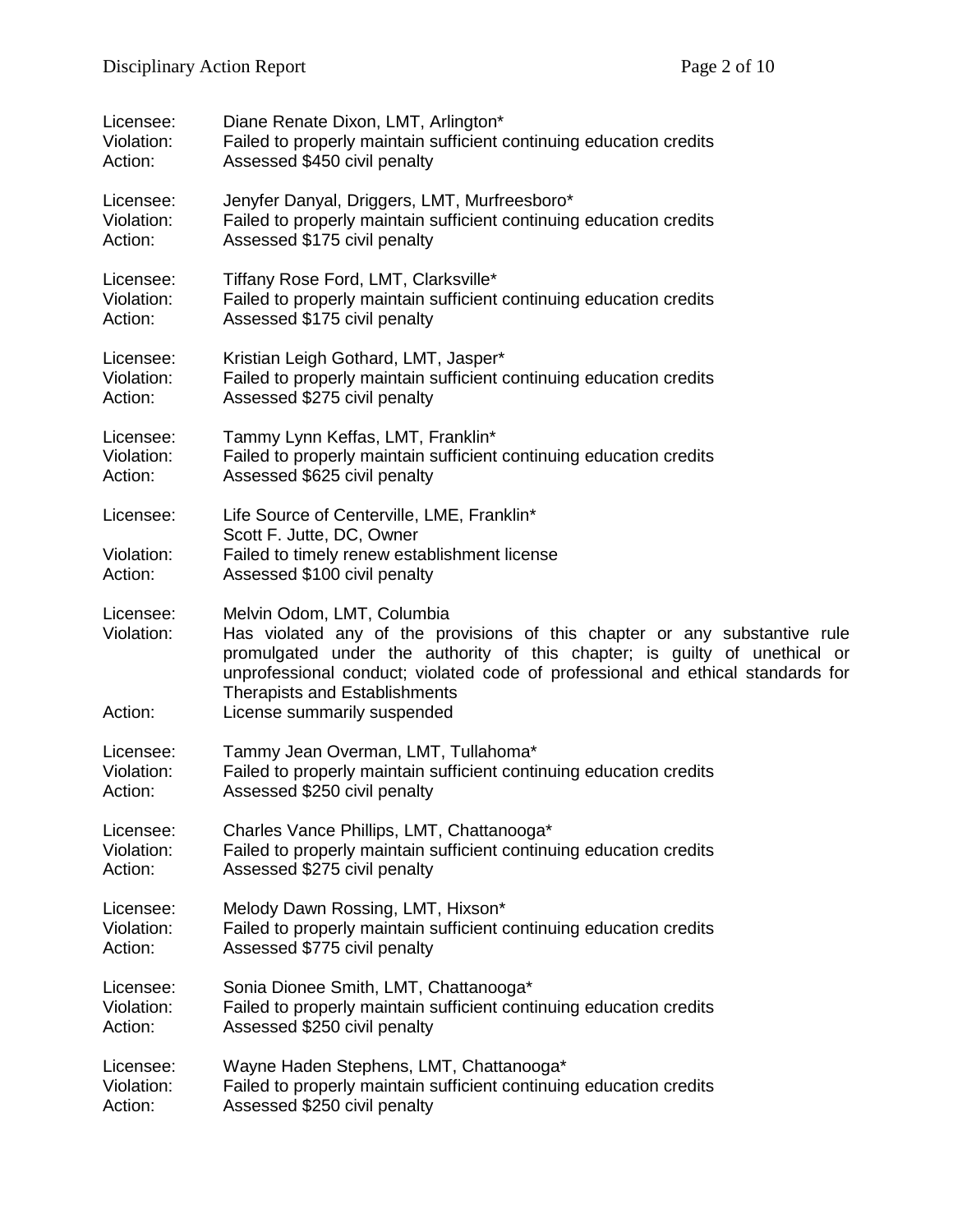| Licensee:  | Leticia Mary Vance, LMT, Nashville*                                 |
|------------|---------------------------------------------------------------------|
| Violation: | Failed to properly maintain sufficient continuing education credits |
| Action:    | Assessed \$675 civil penalty                                        |
| Licensee:  | Marie E. Westcott, LMT, Englewood*                                  |
| Violation: | Failed to timely renew license                                      |
| Action:    | Assessed \$1,600 civil penalty                                      |
| Licensee:  | Valerie Whiting, LMT, Farragut*                                     |
| Violation: | Failed to properly maintain sufficient continuing education credits |
| Action:    | Assessed \$200 civil penalty                                        |
| Licensee:  | Sally Jane Wright, LMT, Murfreesboro*                               |
| Violation: | Failed to timely renew license                                      |
| Action:    | Assessed \$300 civil penalty                                        |

#### *Delayed reporting by Board, License disciplined February 2016*

### **BOARD OF MEDICAL EXAMINERS**

| Licensee:  | Steven T. Clark, MD, Atlanta, GA             |
|------------|----------------------------------------------|
| Violation: | Failed to pay student loan                   |
| Action:    | License suspended                            |
| Licensee:  | Lawrence Peter Kleuser, III, MD, Nashville** |
| Violation: | Practiced on lapsed license                  |
| Action:    | Assessed \$1,000 civil penalty               |

*\*\*Delayed reporting by Board, License disciplined May 2016*

### **BOARD OF MEDICAL EXAMINERS COMMITTEE ON POLYSOMNOGRAPHY**

Licensee: Alexandra Phillips, PSGP, Seymour\* Violation: Unlicensed practice<br>Action: Assessed \$1,100 civ Assessed  $$1,100$  civil penalty

*Delayed reporting by Board, License disciplined May 2016*

#### **BOARD OF NURSING**

| Licensee:  | Hilliary Adkins, LPN, Helenwood     |
|------------|-------------------------------------|
| Violation: | Failed to pay student loan          |
| Action:    | License suspended                   |
| Licensee:  | Darnetta Asberrry, RN, Murfreesboro |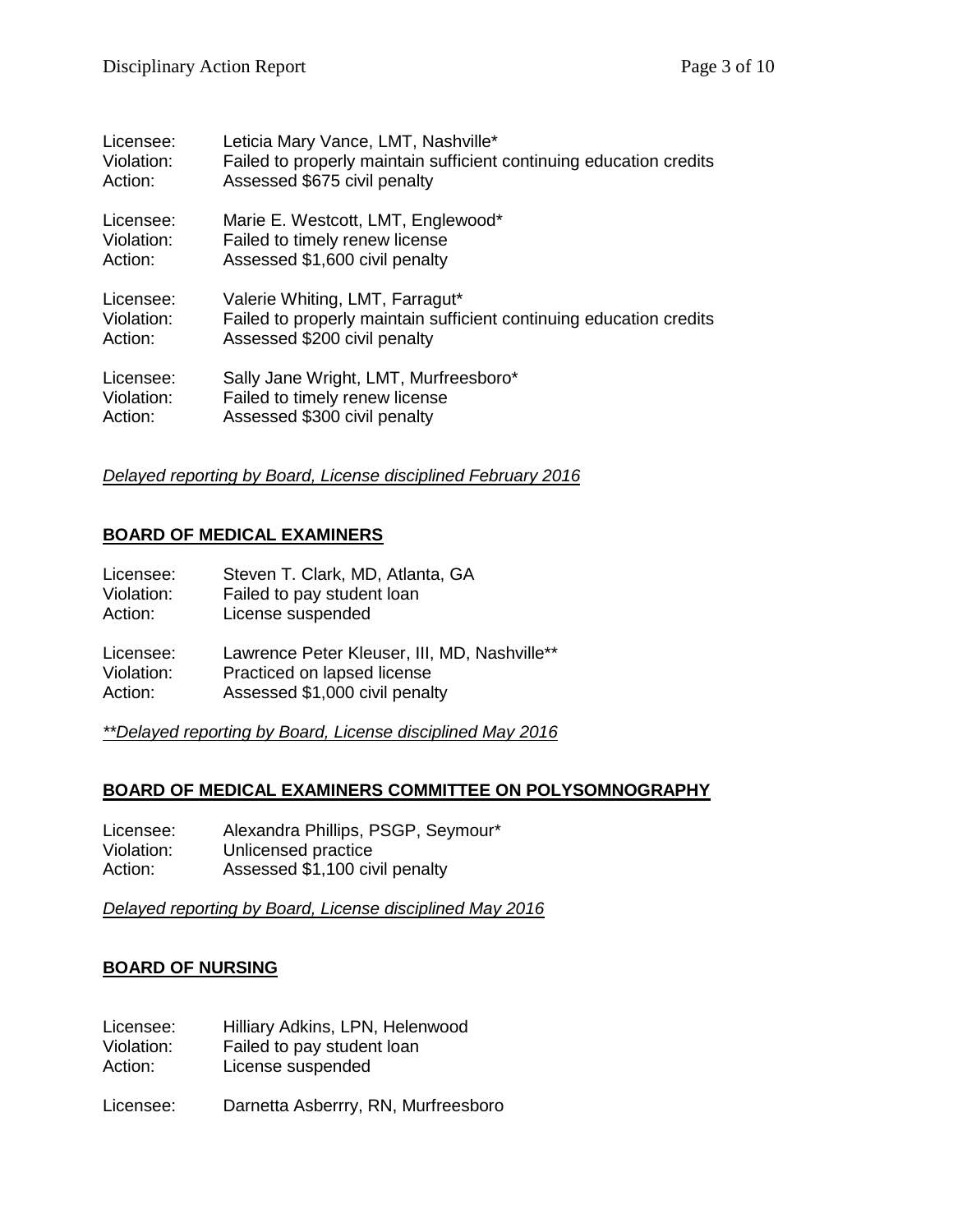| Violation: | Failed to pay student loan                      |
|------------|-------------------------------------------------|
| Action:    | License suspended                               |
| Licensee:  | Gregory Clabough, LPN, Lenoir City              |
| Violation: | Failed to pay child support                     |
| Action:    | License suspended                               |
| Licensee:  | Tracy Daggett, LPN, Maryville                   |
| Violation: | Failed to pay student loan                      |
| Action:    | License suspended                               |
| Licensee:  | Wendy Eaves, LPN, Martin                        |
| Violation: | Failed to pay child support                     |
| Action:    | License suspended                               |
| Licensee:  | Stacy Groves, RN, Pleasant View                 |
| Violation: | Failed to pay student loan                      |
| Action:    | License suspended                               |
| Licensee:  | Jennifer Hohl, LPN, White Bluff                 |
| Violation: | Failed to pay student loan                      |
| Action:    | License suspended                               |
| Licensee:  | Whitney Martin, RN/APN, Walla Walla, Washington |
| Violation: | Failed to pay child support                     |
| Action:    | License suspended                               |
| Licensee:  | Candie Mayes, LPN, Savannah                     |
| Violation: | Failed to pay child support                     |
| Action:    | License suspended                               |
| Licensee:  | Whitney McKinnnie, RN, Kingsport                |
| Violation: | Failed to pay student loan                      |
| Action:    | License suspended                               |
| Licensee:  | Curtis Meadows, RN, Oak Ridge                   |
| Violation: | Failed to pay child support                     |
| Action:    | License suspended                               |
| Licensee:  | Anedra Mitchell, RN, Memphis                    |
| Violation: | Failed to pay student loan                      |
| Action:    | License suspended                               |
| Licensee:  | Dyana Moore, RN, Clinton                        |
| Violation: | Failed to pay student loan                      |
| Action:    | License suspended                               |
| Licensee:  | Daniel Persich, RN, Mount Juliet                |
| Violation: | Failed to pay child support                     |
| Action:    | License suspended                               |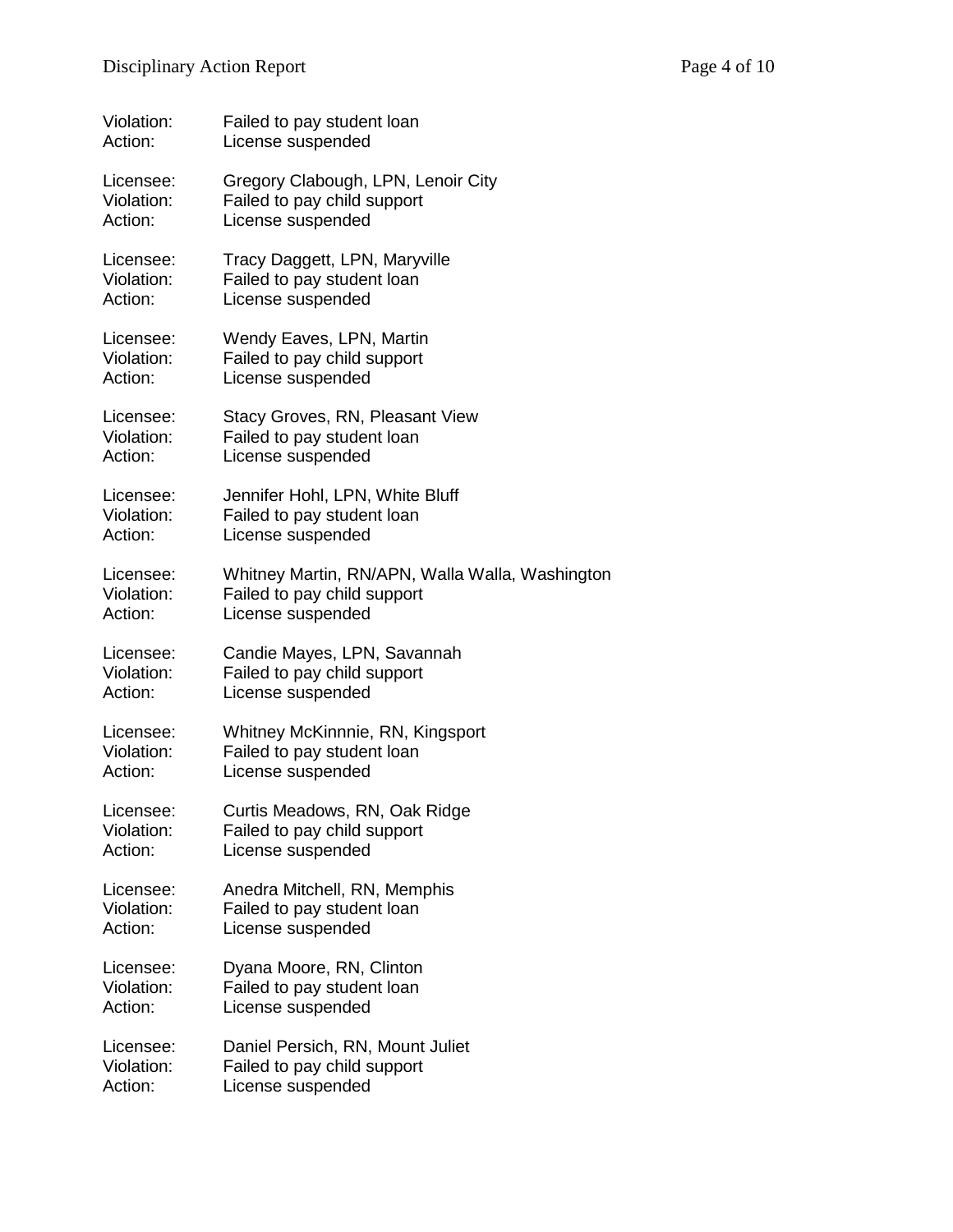| Licensee:                          | Janice Phillips, LPN, Pulaski                                                                                                                                            |
|------------------------------------|--------------------------------------------------------------------------------------------------------------------------------------------------------------------------|
| Violation:                         | Failed to pay student loan                                                                                                                                               |
| Action:                            | License suspended                                                                                                                                                        |
| Licensee:                          | Amy Ratcliff, RN/APN, Nashville                                                                                                                                          |
| Violation:                         | Failed to pay student loan                                                                                                                                               |
| Action:                            | License suspended                                                                                                                                                        |
| Licensee:                          | Angela Reynolds, RN, Nashville                                                                                                                                           |
| Violation:                         | Failed to pay student loan                                                                                                                                               |
| Action:                            | License suspended                                                                                                                                                        |
| Licensee:<br>Violation:<br>Action: | Sorin Stanescu, RN, Knoxville<br>Secondary disciplinary action taken on suspended license under TCA 35-6-706<br>due to failure to pay child support<br>License suspended |
| Licensee:                          | Judy Sloan, RN, Springfield                                                                                                                                              |
| Violation:                         | Failed to pay student loan                                                                                                                                               |
| Action:                            | License suspended                                                                                                                                                        |
| Licensee:                          | Loretta Snyder, LPN, Knoxville                                                                                                                                           |
| Violation:                         | Failed to pay student loan                                                                                                                                               |
| Action:                            | License suspended                                                                                                                                                        |

### **BOARD OF NURSING HOME ADMINISTRATORS**

- Licensee: Vicky Cox, NHA, Kingsport<br>Violation: Unfit or incompetent by reas Unfit or incompetent by reasons of negligence, habits, or other causes; upon proof that the licensee has been convicted of a felony in a court of competent jurisdiction, either within or without this state
- Action: License revoked; assessed \$250 civil penalty and costs not to exceed \$10,000

#### **BOARD OF OCCUPATIONAL THERAPY**

| Licensee:  | Candace Diamond, OT, Morristown |
|------------|---------------------------------|
| Violation: | Practiced on lapsed license     |
| Action:    | Assessed \$200 civil penalty    |

#### **BOARD OF PHARMACY**

| Licensee:  | Kylie Newman, RT, Ringold, GA |
|------------|-------------------------------|
| Violation: | Failed to pay student loan    |

Action: License suspended

| Licensee:  | Vontyna L. Phillips, RT, Memphis |
|------------|----------------------------------|
| Violation: | Failed to pay student loan       |
| Action:    | License suspended                |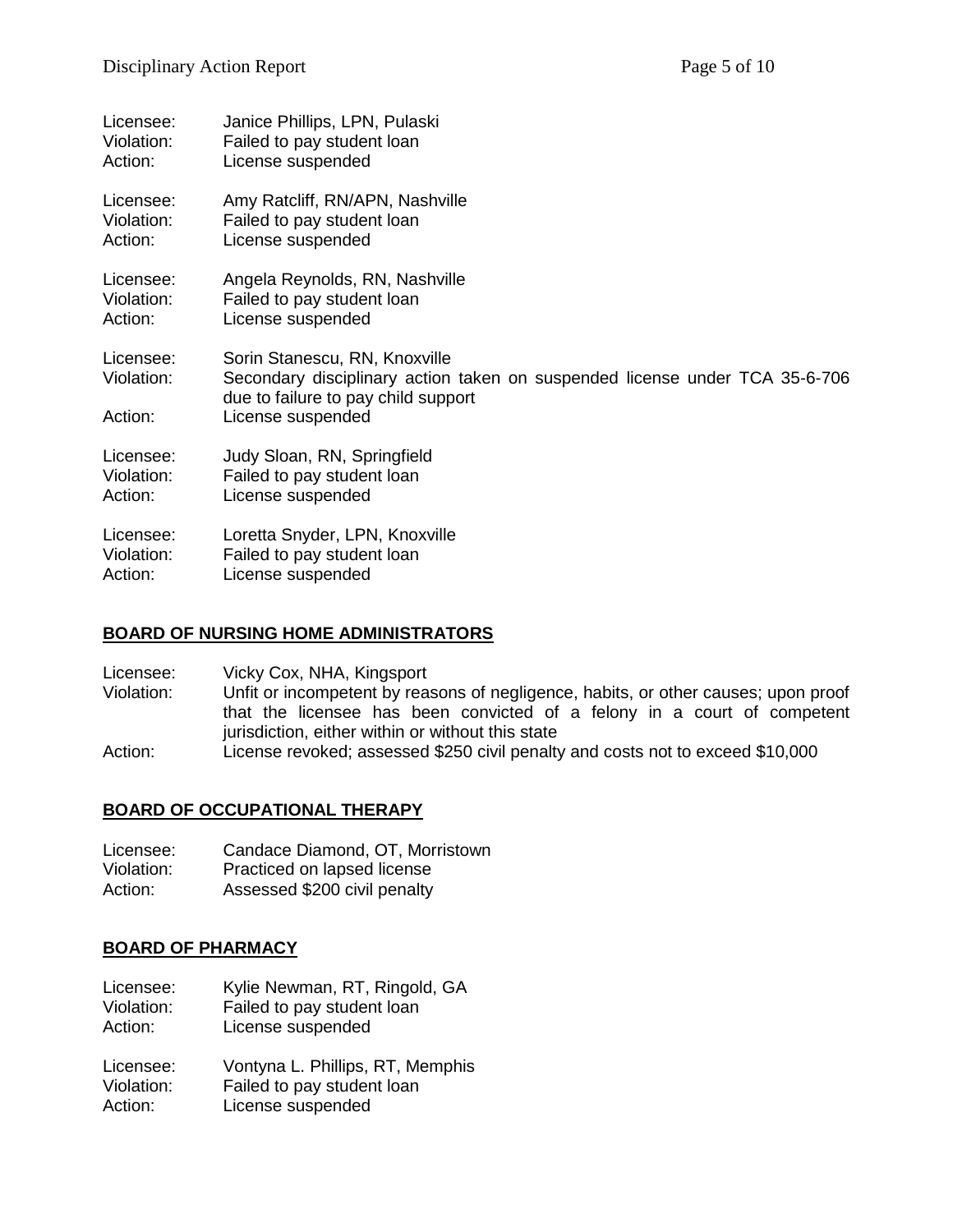| Licensee:  | Tacora Wright, RT, Nashville |
|------------|------------------------------|
| Violation: | Failed to pay student loan   |
| Action:    | License suspended            |

#### **BOARD OF PHYSICAL THERAPY**

Licensee: Amy Elise Rodgers, PTA, Knoxville Violation: Failed to pay student loan Action: License suspended

#### **BOARD FOR PROFESSIONAL COUNSELORS, MARITAL FAMILY THERAPISTS AND LICENSED CLINICAL PASTORAL THERAPISTS**

- Licensee: John Michael Arias, LPC, Benton<br>Violation: Violating rules and regulations a
- Violation: Violating rules and regulations adopted by the board; engaging in professional misconduct, unethical or unprofessional conduct, including, but not limited to, willful acts, negligence and conduct likely to deceive, defraud or harm the public or engaged in such conduct; failed to adhere to rules and/or statute regarding professional ethics
- Action: License suspended with terms
- Licensee: Rose Gamble, LPC, Maryville
- Violation: Violating rules and regulations adopted by the board; engaging in professional misconduct, unethical or unprofessional conduct, including, but not limited to, willful acts, negligence and conduct likely to deceive, defraud or harm the public or engaged in such conduct; failed to adhere to rules and/or statute regarding professional ethics
- Action: License reprimanded with terms; assessed \$500 civil penalty
- Licensee: David A. Saunders, MFT, Benton
- Violation: Violating rules and regulations adopted by the board; engaging in professional misconduct, unethical or unprofessional conduct, including, but not limited to, willful acts, negligence and conduct likely to deceive, defraud or harm the public or engaged in such conduct; failed to adhere to rules and/or statute regarding professional ethics
- Action: License suspended with terms

Licensee: Walter Kyle Turner, LPC, Antioch

- Violation: Violating the rules and regulations adopted by the Board; failed to adhere to rules and/or statute regarding professional ethics; engaging in professional misconduct, unethical or unprofessional conduct, including, but not limited to, willful acts, negligence and conduct likely to deceive, defraud or harm the public or engaged in such conduct
- Action: License suspended with terms

Licensee: Pamela W. Williams, LPC, Columbia

Violation: Violating rules and regulations adopted by the board; failed to adhere to rules and/or statute regarding professional ethics; as follows: avoiding harm,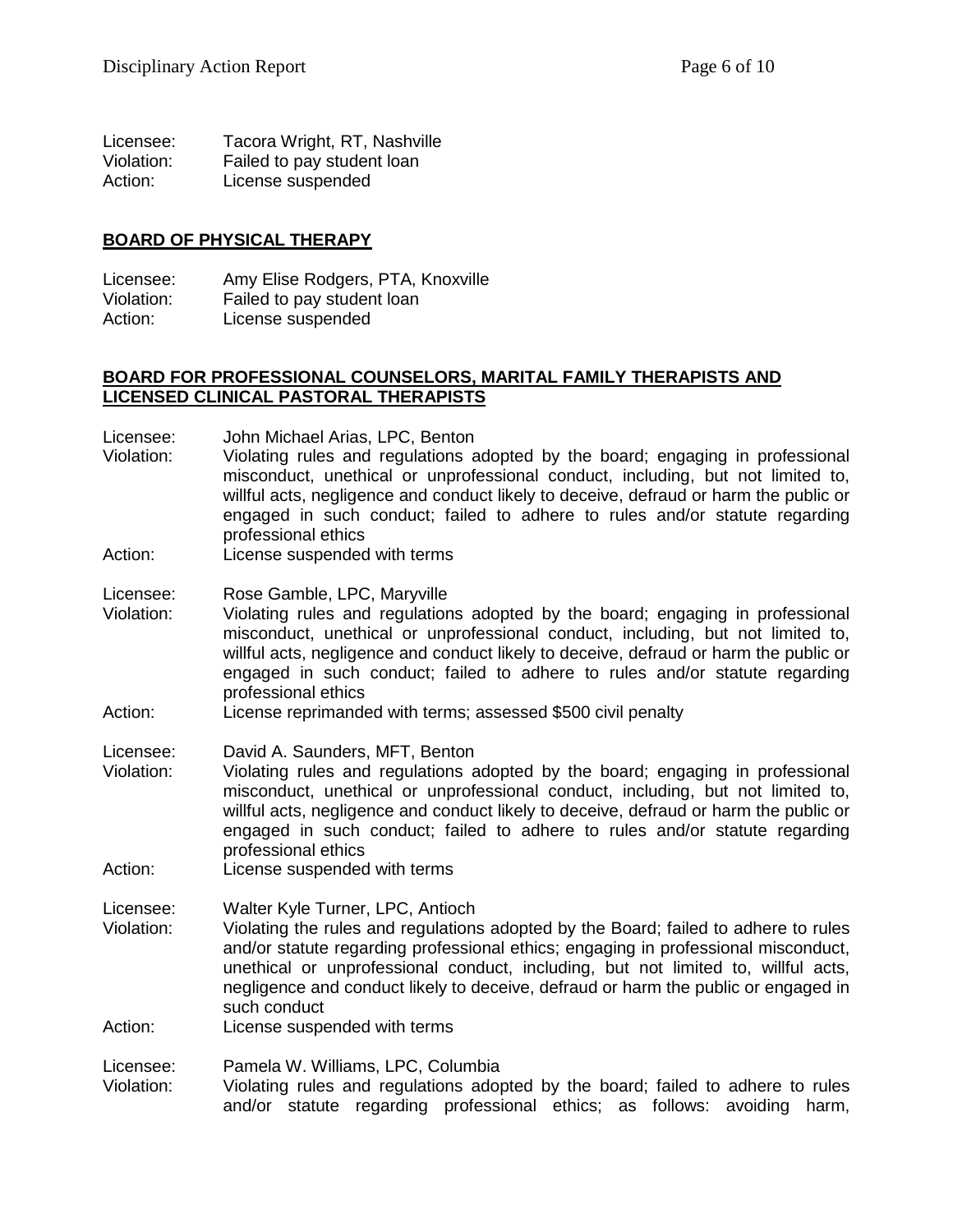abandonment and client neglect, monitor effectiveness, impairment Action: License reprimanded with terms; assessed \$400 civil penalty and costs not to exceed \$1,000

### **BOARD OF PSYCHOLOGY**

| Licensee:<br>Violation:<br>Action: | Allison Gunne, PhD, Normandy<br>Practiced on lapsed license<br>Assessed \$1,100 civil penalty                                                                                                                                                                       |
|------------------------------------|---------------------------------------------------------------------------------------------------------------------------------------------------------------------------------------------------------------------------------------------------------------------|
| Licensee:<br>Violation:<br>Action: | Derek R. Hopko, PhD, Kodak<br>Unprofessional; dishonorable, or unethical conduct; failed to adhere to rule<br>regarding relationships with students<br>License suspended for 3 months with terms; assessed \$1,200 civil penalty and<br>costs not to exceed \$2,200 |
| Licensee:<br>Violation:<br>Action: | Joann S. Quintero, PhD, Clarksville<br>Failed to complete required number of continuing education credits<br>Assessed \$100 civil penalty and provide proof of six (6) hours of continuing<br>education credits                                                     |
| Licensee:<br>Violation:<br>Action: | Daniel L. Wood, PhD, Nashville<br>Unprofessional, dishonorable, or unethical conduct<br>License reprimanded with terms; assessed \$250 civil penalty and costs not to<br>exceed \$4000                                                                              |
| Licensee:<br>Violation:<br>Action: | Nicholas A. Sieveking, PhD, Brentwood<br>Practiced on lapsed license<br>Assessed \$300 civil penalty                                                                                                                                                                |

# **BOARD OF RESPIRATORY CARE**

| Licensee:  | David P. Momberg, LRRT, Memphis                  |
|------------|--------------------------------------------------|
| Violation: | Failed to pay child support                      |
| Action:    | License suspended                                |
| Licensee:  | Jocelyn L. Morgan, LRRT, Memphis                 |
| Violation: | Failed to pay student loan                       |
| Action:    | License suspended                                |
| Licensee:  | Andrea Middle Wilkerson, LCRT, Blue Mountain, MS |
| Violation: | Failed to pay student loan                       |
| Action:    | License suspended                                |

# **BOARD OF SOCIAL WORKER LICENSURE**

Licensee: Stacy-Lee Ashmeade, LBSW, Madison\*<br>Violation: Failed to complete required number of co Failed to complete required number of continuing education credits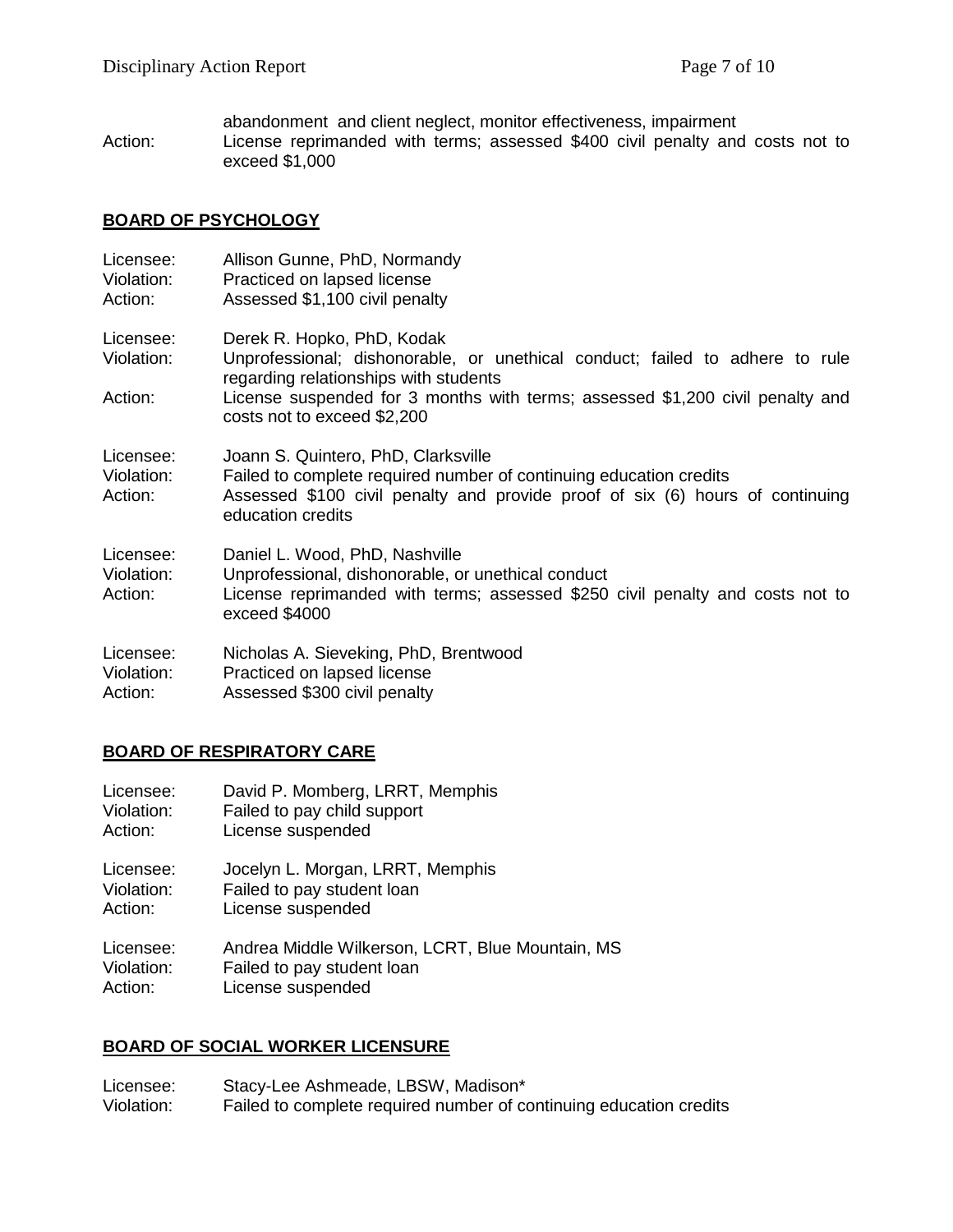Action: Assessed \$100 civil penalty and provide proof of nine (9) hours of continuing education credits

Licensee: Samantha Barker, LBSW, Greenfield\*

Violation: Failed to complete required number of continuing education credits

Action: Assessed \$100 civil penalty and provide proof of three (3) hours of continuing education credits

#### *Delayed reporting by Board, License disciplined May 2016*

#### **DIVISION OF EMERGENCY MEDICAL SERVICES**

- Licensee: Miguel Angel Castro, EMR, Brownsville
- Violation: Failed to pay student loan
- Action: License suspended
- Licensee: Mark Mooneyham, AEMT, Woodbury
- Violation: Violated or attempted violation or assisting in or abetting the violation of or conspiring to violate any of the following; any provision of this part; any rule or regulation of the board; any criminal statute of any state or Canadian province, or of the United States or Canada which involves moral turpitude or reflects upon the person's ability to fulfill such person's responsibilities under this part; unethical practices and conduct
- Action: License voluntarily surrendered
- Licensee: Graham L. Morris, AEMT, Collierville
- Violation: Violated or attempted violation or assisting in or abetting the violation of or conspiring to violate any of the following; any provision of this part; any rule or regulation of the board; habitual intoxication or personal misuse of any drugs or the use of intoxicating liquors, narcotics, controlled substances or other drugs or stimulants in such manner as to adversely affect the delivery, performance or activities in the care of the patients requiring medical care; unethical practices and conduct
- Action: License revoked

Licensee: Douglas C. Peacock, EMT-P Jasper<br>Violation: Violated or attempted violation or

Violation: Violated or attempted violation or assisting in or abetting the violation of or conspiring to violate any of the following; any provision of this part; any rule or regulation of the board; any order issued pursuant to this part; habitual intoxication or personal misuse of any drugs or the use of intoxicating liquors, narcotics, controlled substances or other drugs or stimulants in such manner as to adversely affect the delivery, performance or activities in the care of the patients requiring medical care

Action: License suspended with terms

#### Licensee: William F. Smith, EMS, Morristown

Violation: Violated or attempted violation or assisting in or abetting the violation of or conspiring to violate any of the following; any provision of this part; any rule or regulation of the board; any order issued pursuant to this part; making false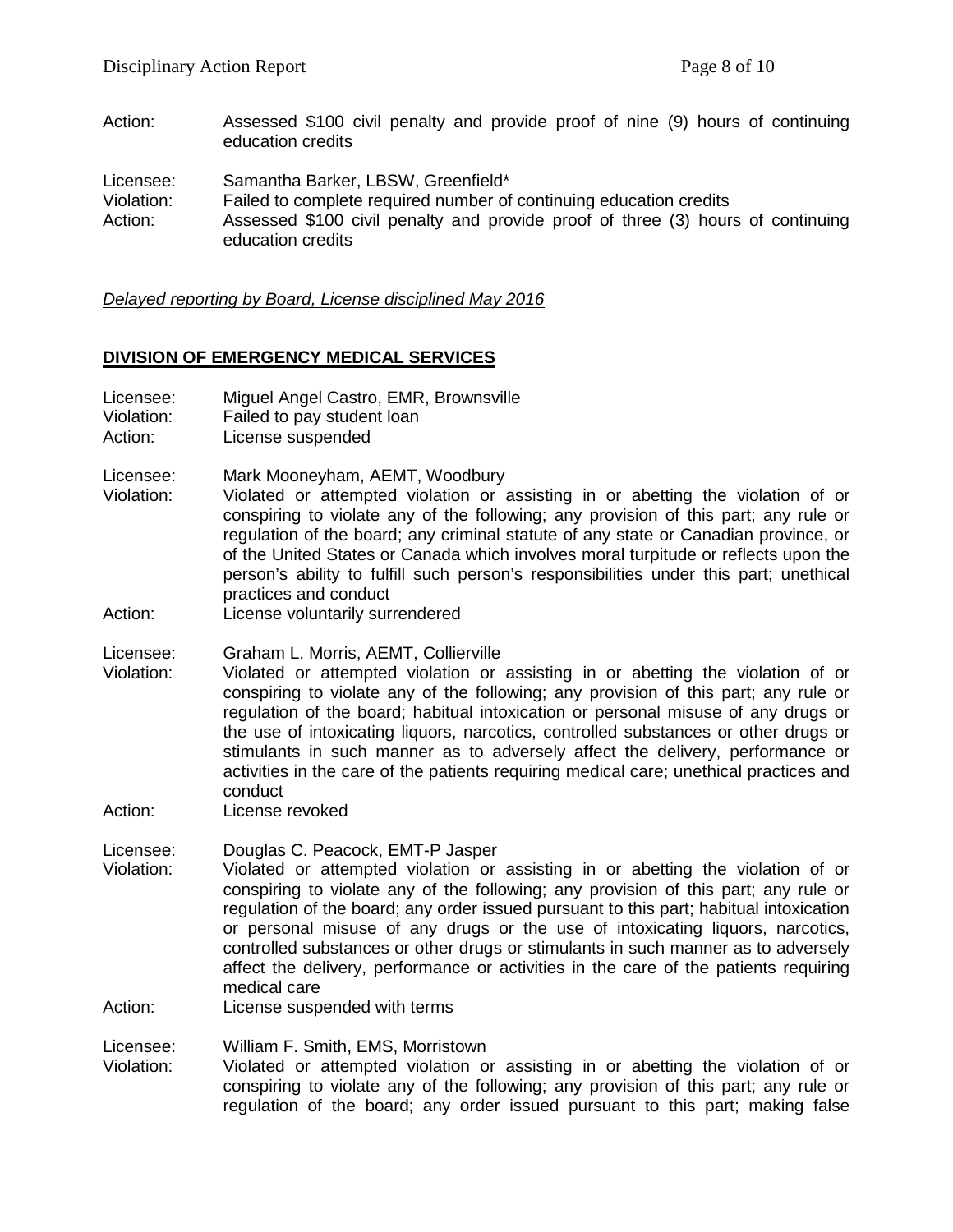statements or representations, being guilty of fraud or deceit in obtaining authorization; failure to report patient care which accurately reflects the evaluation and treatment of each patient; engaging in acts of dishonesty which relate to the practice of emergency medical care; abandoning or neglecting a patient requiring emergency care, following assumption of duty

Action: License suspended for 6 months, then placed on probation for 2 years with terms

Licensee: Jacqueline Nicole Wilburn, AEMT, Murfreesboro<br>Violation: Failed to pay student loan

- Failed to pay student loan
- Action: License suspended

#### **DIVISION OF PAIN MANAGEMENT CLINICS**

| Name:      | Solace Therapeutics, Inc., Seymour                                                                    |
|------------|-------------------------------------------------------------------------------------------------------|
|            | Laura Moore, Seymour                                                                                  |
| Violation: | Operated a Pain Management Clinic at a new location without first obtaining a<br>separate certificate |

Action: Assessed \$5,000 civil penalty

# **ABUSE REGISTRY**

| Individual: | <b>Robert Houston Braden</b> |
|-------------|------------------------------|
| Abuse:      | Theft/Misappropriation       |
| Profession: | Unknown                      |
| Individual: | Tomica Hill                  |
| Abuse:      | Physical/Neglect             |
| Profession: | <b>Direct Support Staff</b>  |
| Individual: | Loney F. Hutchins            |
| Abuse:      | Theft/Misappropriation       |
| Profession: | Owner/Operator               |
| Individual: | Andre A. Lewis               |
| Abuse:      | Theft/Misappropriation       |
| Profession: | Unknown                      |
| Individual: | Marcellus Shaw               |
| Abuse:      | Physical                     |
| Profession: | <b>Direct Support Staff</b>  |
| Individual: | Sheronda Webb                |
| Abuse:      | Physical                     |
| Profession: | <b>Direct Support Staff</b>  |
| Individual: | Charles Daniel Woods         |
| Abuse:      | Physical                     |
| Profession: | <b>Psychiatric Tech</b>      |